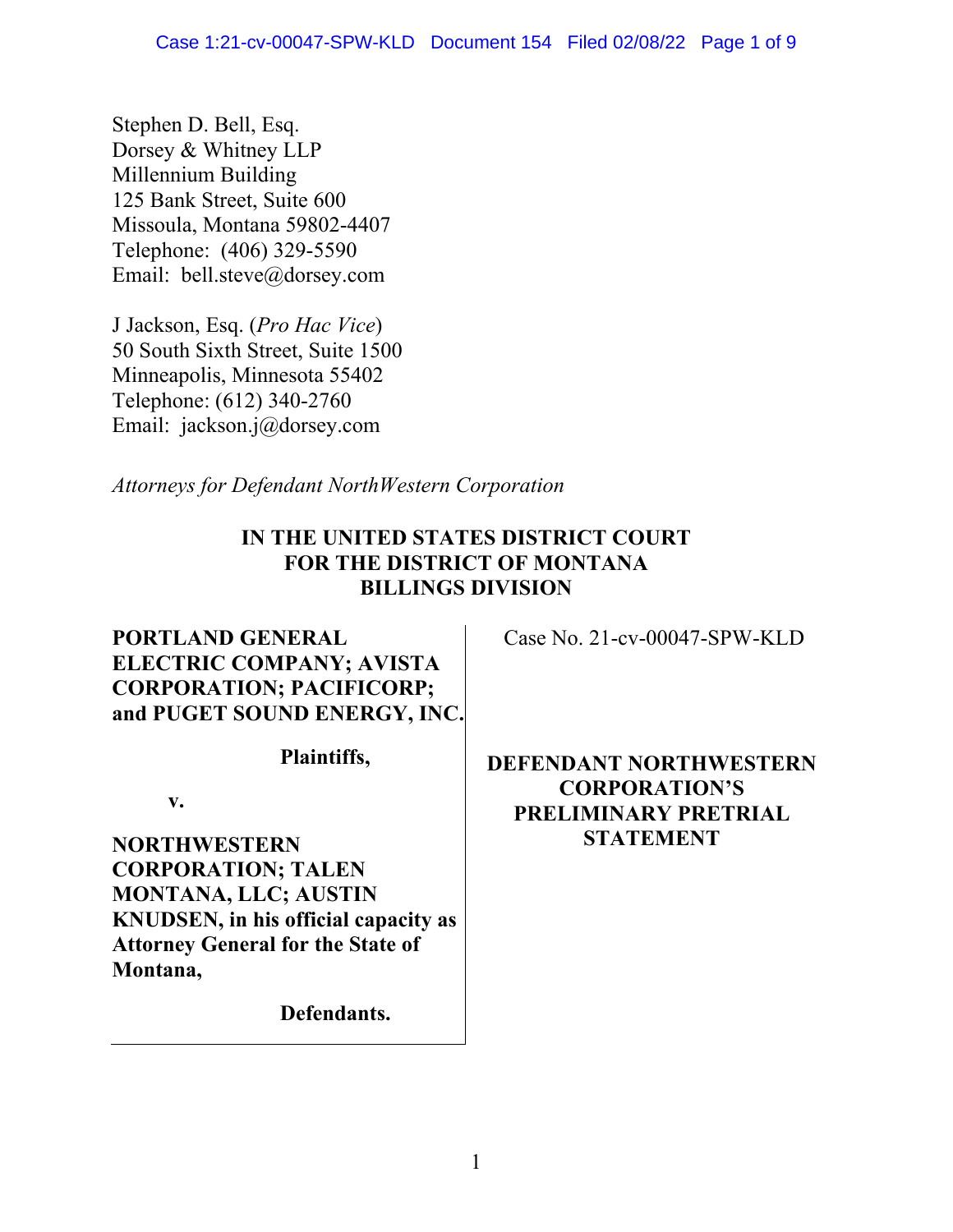COMES NOW Defendant NorthWestern Corporation ("NorthWestern"), by and through its attorneys Dorsey & Whitney LLP, and hereby submits its Preliminary Pretrial Statement pursuant to Local Rule 16.2(b) and the Court's Order dated January 7, 2022, setting the pretrial conference to be conducted via Zoom (Doc. 149) as follows:

#### **A. Factual Basis of Case**

 $\overline{a}$ 

NorthWestern is an investor-owned public utility serving customers in Montana, South Dakota, Nebraska, and Yellowstone National Park, and subject to the regulations and oversight of the Montana Public Service Commission. On March 12, 2021, NorthWestern commenced an arbitration against the other five owners of the Colstrip Units 3 and 4 Steam Electric Generating Project and related facilities, located in Colstrip, Montana (the "Project").1 The ownership and management of the Project is governed by the Colstrip Units 3 and 4 Ownership and Operation Agreement, dated May 6, 1981 (along with each of its four Amendments, the "O&O Agreement"), and NorthWestern commenced the arbitration pursuant to section 18 (Arbitration) of the O&O Agreement.

NorthWestern's dispute centers on the ongoing operation of the Project

<sup>&</sup>lt;sup>1</sup> The Project's six owners are Plaintiffs Portland General Electric Company, Avista Corporation, PacifiCorp, and Puget Sound Energy, Inc. (the "PNW Owners") and Defendants NorthWestern and Talen Montana, LLC ("Talen") (together, the "Owners").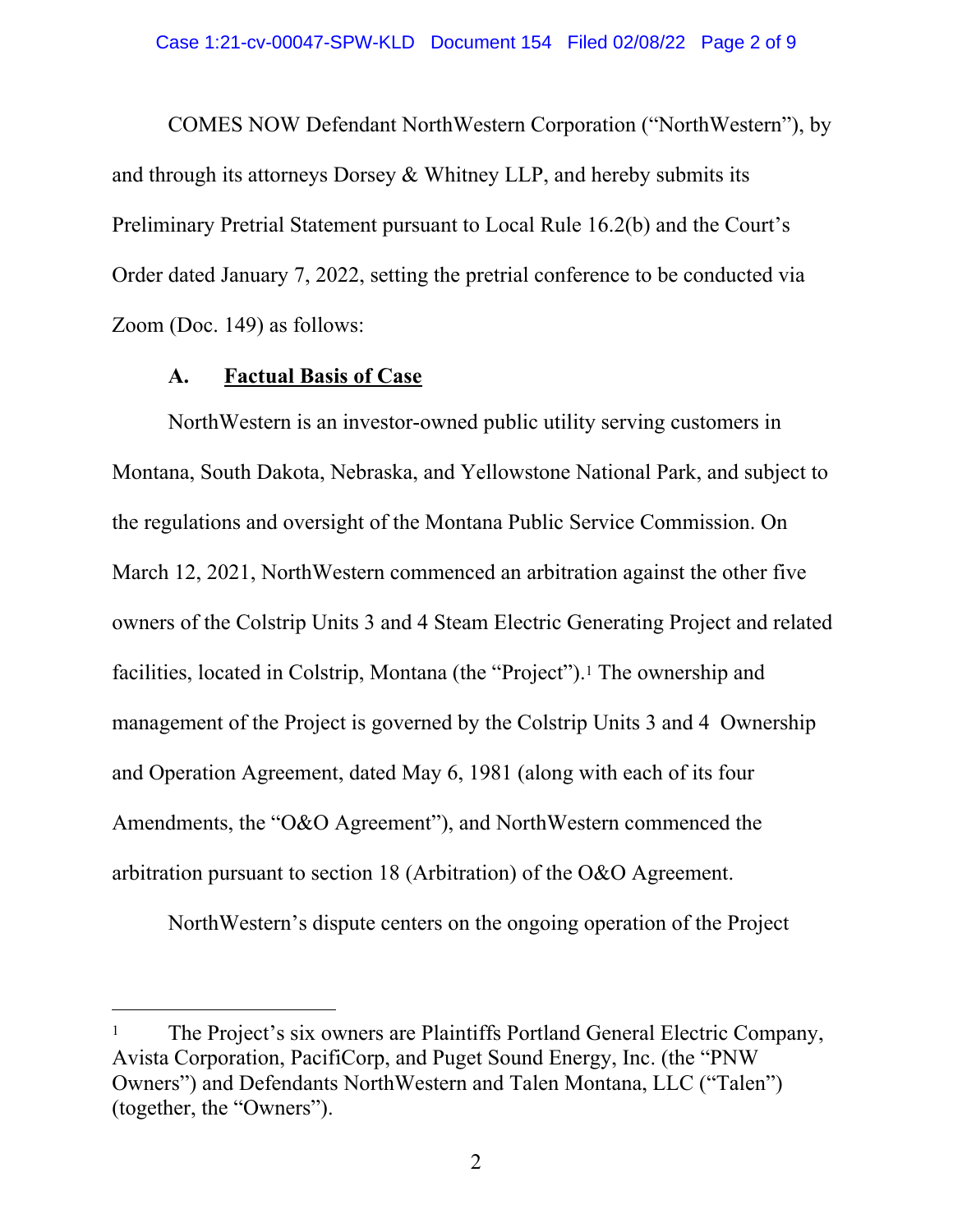beyond the year 2025. The PNW Owners have insisted on and threatened to take actions that would cause the closure of the Project by 2025 in violation of the O&O Agreement, claiming a majority of the Owners can decide to close the Project. NorthWestern, on the other hand, contends a unanimous vote of the Owners is required to close the Project. Meanwhile, Talen has not declared its position on the level of vote required to close the Project.

On April 13, 2021, after NorthWestern served both its initial and amended demand for arbitration, the Montana Legislature passed Senate Bills 265 and 266. Montana Governor Gianforte signed Senate Bills 265 and 266 into law on May 3, 2021.

Senate Bill 265 amends section 27-5-323 of the Montana Code by adding these provisions:

> Section (2)(a) An agreement concerning venue involving an electrical generation facility in this state is not valid unless the agreement requires that arbitration occur within the state before a panel of three arbitrators selected under the Uniform Arbitration Act unless all the parties agree in writing to a single arbitrator.

(b) For the purposes of this subsection, "electrical generation facility" has the meaning provided in 15-24- 3001.

. . . .

Section 4. [This act] applies retroactively, within the meaning of 1-2-109, to applications made on or after January 1, 2021.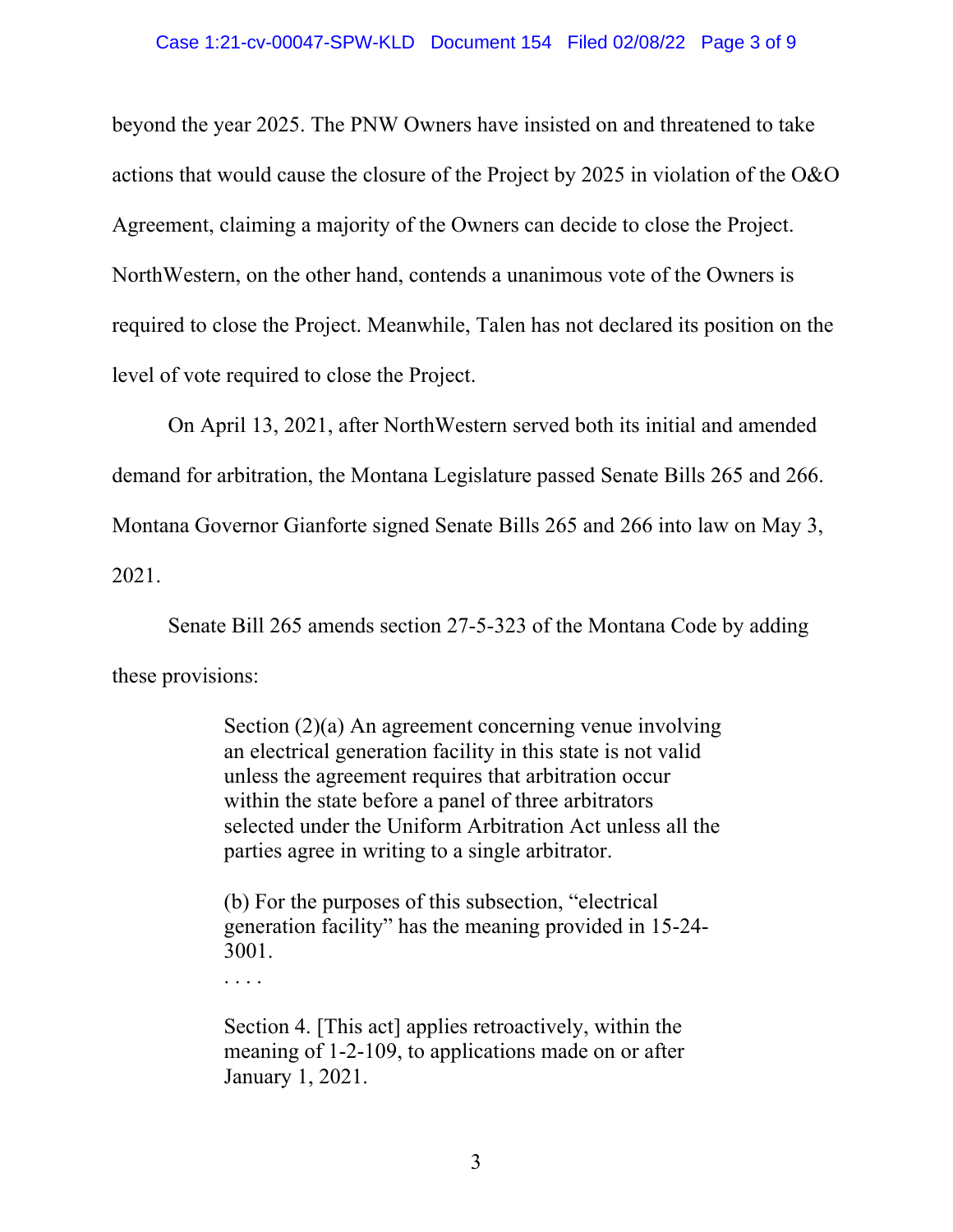S.B. 265, 67th Leg., Reg. Sess. § 1 (Mont. 2021).

Senate Bill 266 amends the Montana Unfair Trade Practices and Consumer Protection Act to create two new unfair or deceptive acts or practices. The first is a "failure or refusal of an owner of a jointly owned electrical generation facility in the state to fund its share of operating costs." Senate Bill 266  $\S$  2(1)(a). The second is "[c]onduct by one or more owners of a jointly owned electrical generation facility in the state to bring about permanent closure of a generating unit of a facility without seeking and obtaining the consent of all co-owners of a generating unit." *Id.* § 2(1)(b). Senate Bill 266 authorizes the Montana Department of Justice to pursue injunctive relief and request a civil fine of up to "\$100,000 for each violation," with "[e]ach day of a continuing violation" counting as "a separate offense." *Id.* § 2(2)(a)–(b).

The PNW Owners commenced this action on May 4, 2021 and filed the First Amended Complaint on May 19, 2021. The PNW Owners ask the Court to

> A. Declare that Senate Bill 265 is unconstitutional as applied to Section 18 of the O&O Agreement, due to the Contracts Clause of the Constitution of the United States, Article I, Section 10, Clause 1;

> B. Declare that Senate Bill 265 is unconstitutional as applied to Section 18 of the O&O Agreement, due to the Contracts Clause of the Constitution of the State of Montana, Article II, Section 31;

> C. Declare that the FAA preempts the enforcement of Senate Bill 265 to Section 18 of the O&O Agreement;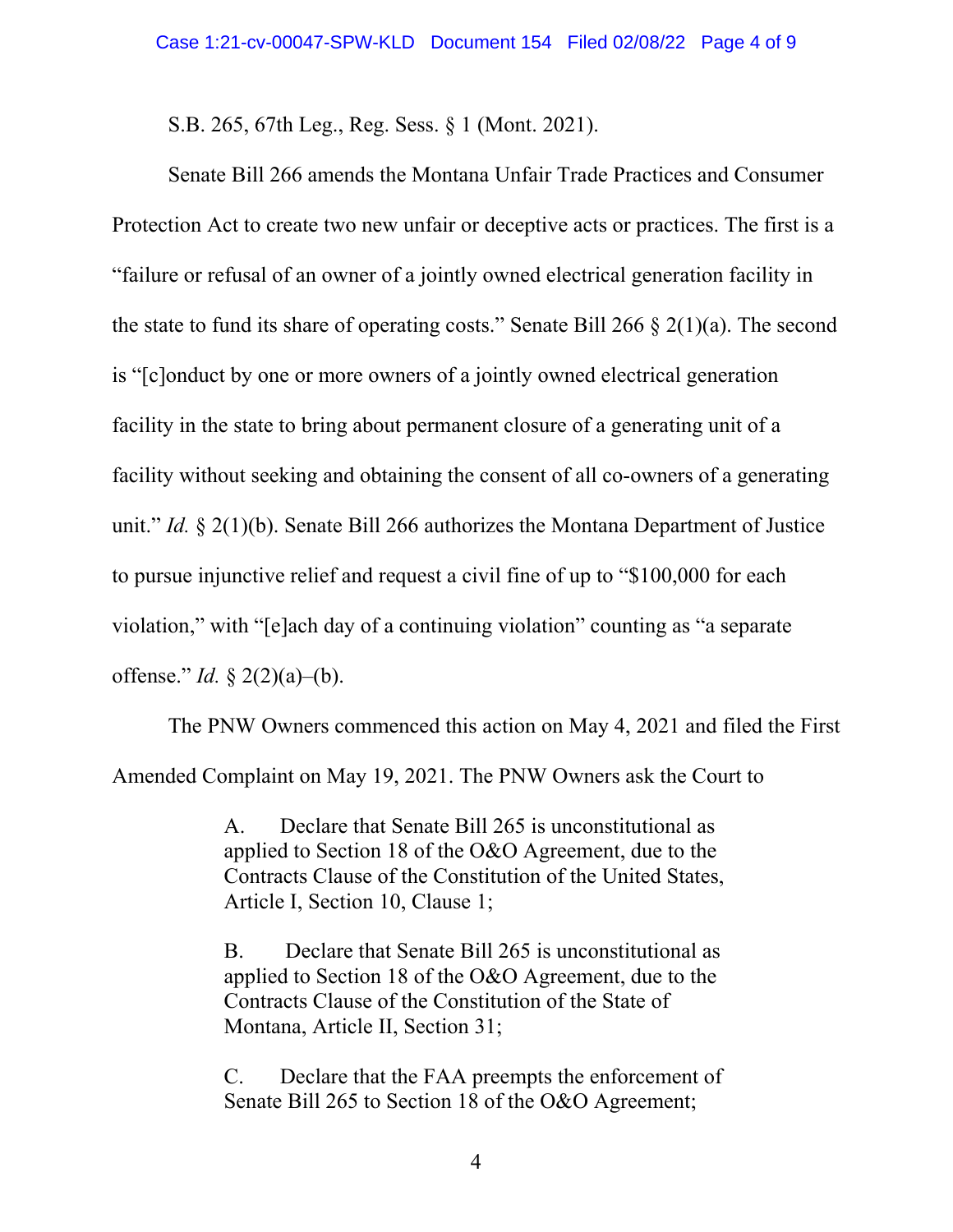D. Issue an injunction prohibiting Defendant Knudsen from enforcing, or seeking to enforce, Senate Bill 266 because that state law violates the Commerce Clause of the United States Constitution;

E. Declare that Senate Bill 266 violates the Commerce Clause of the United States Constitution;

F. Issue an injunction prohibiting Defendant Knudsen from enforcing, or seeking to enforce, Senate Bill 266 because that state law is unconstitutional as applied to the O&O Agreement, due to the Contracts Clause of the Constitution of the United States, Article I, Section 10, Clause 1;

G. Declare that Senate Bill 266 is unconstitutional as applied to the O&O Agreement, due to the Contracts Clause of the Constitution of the United States, Article I, Section 10, Clause 1;

H. Issue an injunction prohibiting Defendant Knudsen from enforcing, or seeking to enforce, Senate Bill 266 because that state law violates the Due Process Clause of the Fourteenth Amendment to the United States Constitution;

I. Declare that Senate Bill 266 violates the Due Process Clause of the Fourteenth Amendment to the United States Constitution;

Therefore, the threshold questions are the legality of Montana Senate Bills

265 and 266 and whether an arbitration proceeding commenced by NorthWestern

should be managed pursuant to the terms of the parties' arbitration provision

contained in the O&O Agreement or Montana Code Annotated § 27-5-323.

On October 13, 2021, this Court granted the PNW Owners' motion for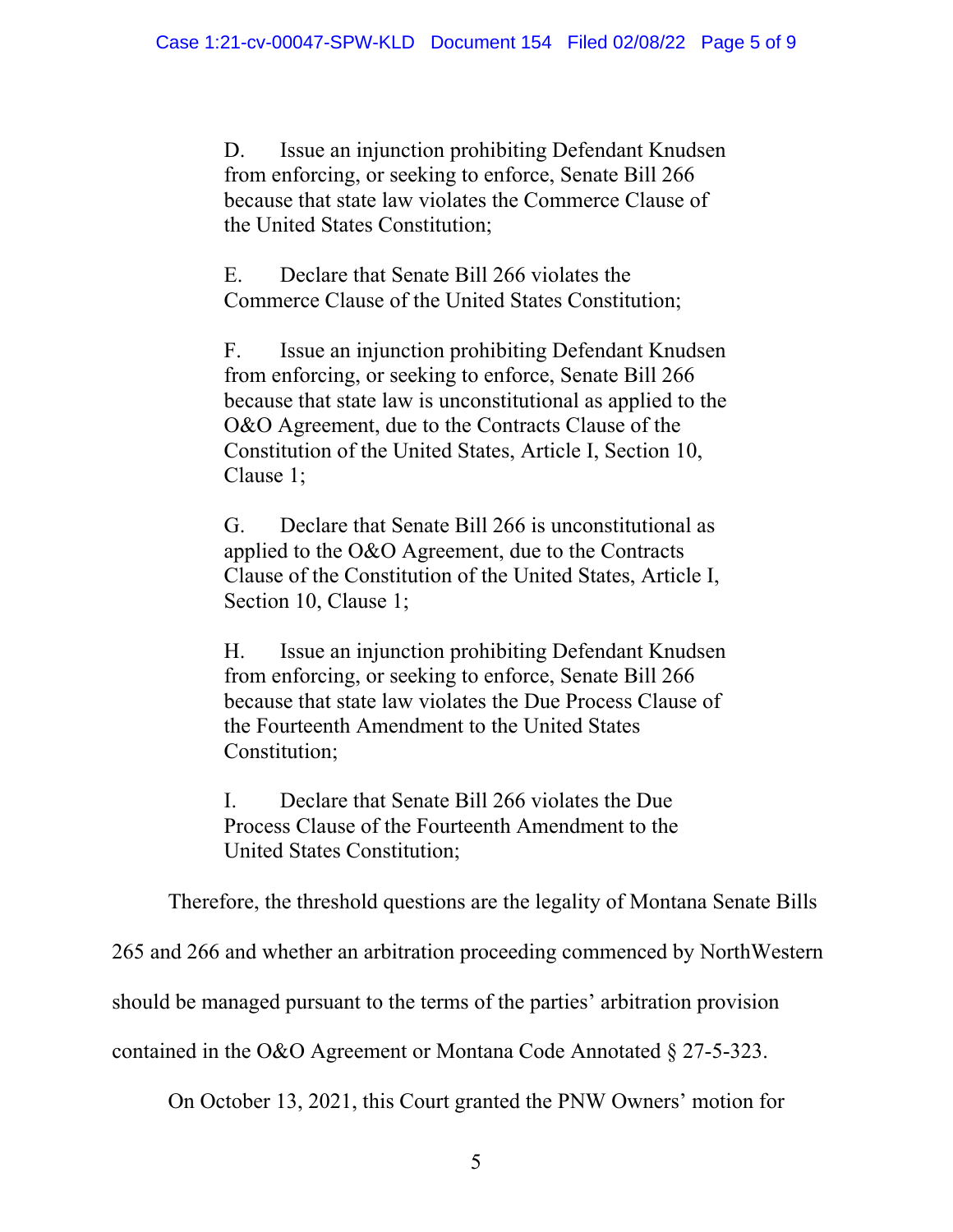preliminary injunction enjoining enforcement of Senate Bill 266. DOC 100. On December 17, 2021, this Court clarified its preliminary injunction. DOC 138.

To protect NorthWestern and its Montana electricity customers, this controversy needs to proceed to arbitration promptly.

### **B. Basis for Jurisdiction and Venue**

The PNW Owners and NorthWestern agree that the District Court has subject matter jurisdiction in this matter pursuant to 28 U.S.C. § 1331, 1332(a)(1), and 1367(a). Under 28 U.S.C. § 1391(b)(2), venue is proper in this Court because Colstrip Units 3 and 4 are located in Rosebud County, Montana.

### **C. Factual Basis of Each Claim or Defense**

The factual basis for each defense is set forth in Section A, above.

## **D. Legal Basis for Each Claim or Defense**

NorthWestern interposes the following defenses against the claims asserted by PNW Owners: (1) the Amended Complaint fails to state a claim against NorthWestern upon which relief can be granted; and (2) NorthWestern will suffer significant damages if the arbitration it commenced on March 12, 2021, does not proceed promptly to hearing and an award.

## **E. Computation of Damages**

NorthWestern asserts no damages at this time.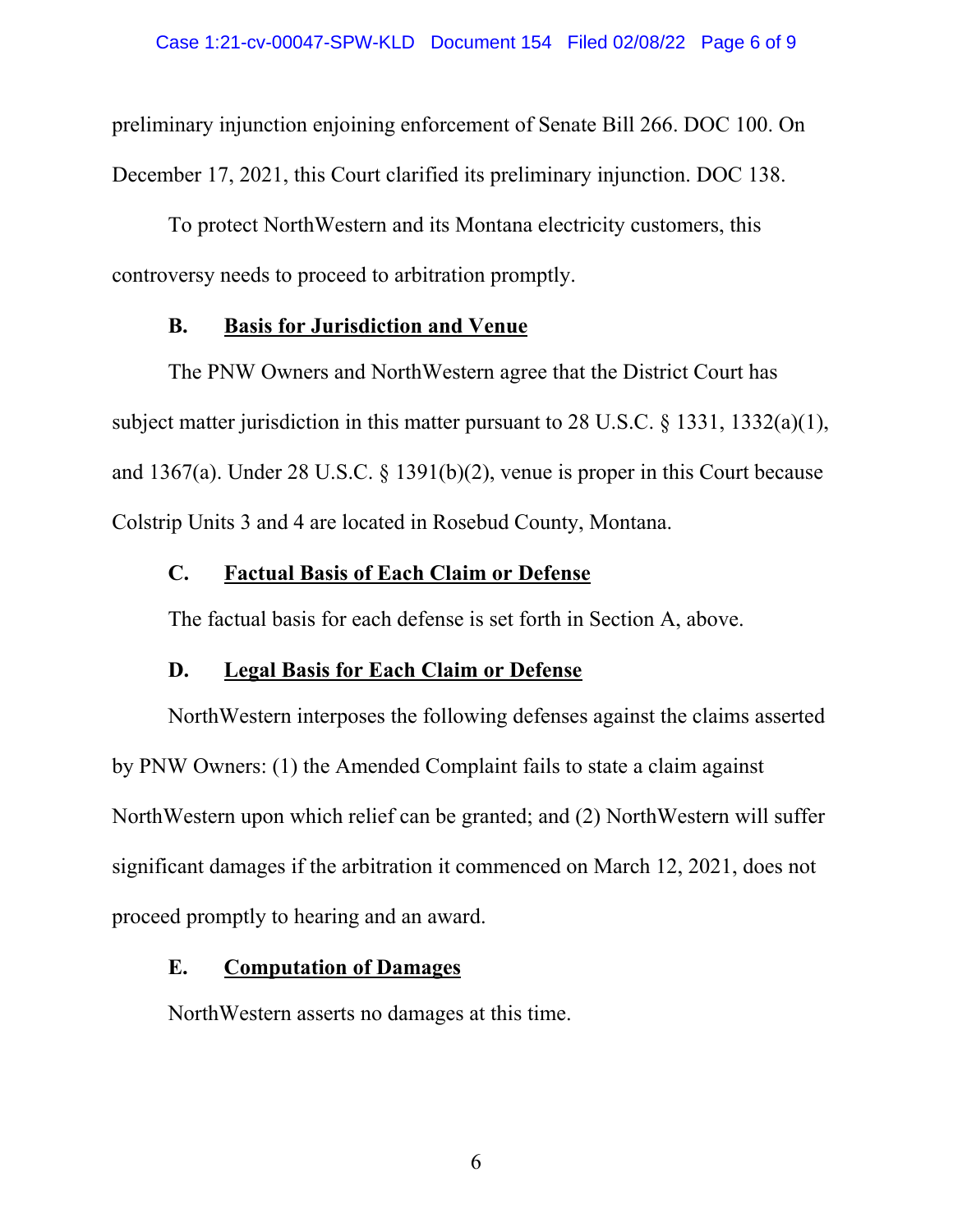## **F. Pendency or Disposition of any Related Litigation**

There are two other lawsuits pending in this district: 21-cv-58-SPW-TJC and 21-cv-90-SPW-TJC. All three lawsuits involve the same parties and essentially the same issues.

## **G. Proposed Stipulations of Fact; Choice of Law**

NorthWestern will stipulate to the facts set forth in the Statement of

Stipulated Facts filed by PNW Owners.

# **H. Proposed Deadline for Joinder of Parties/Amendment of Pleadings**

NorthWestern proposes April 29, 2022, as the proposed deadline relating to Joinder and Amendment of Pleadings.

# **I. Issues of Law Suitable for Pretrial Disposition**

NorthWestern believes PNW Owners' requests for declaratory relief are suitable for pretrial disposition. NorthWestern also believes the Court should grant its motion to compel arbitration and appoint a Magistrate Judge to oversee negotiations among the parties regarding arbitrator selection and procedures.

# **J. Persons with Information**

As this litigation presents a question of constitutional law question and interpretation of federal law, NorthWestern does not believe discovery is necessary.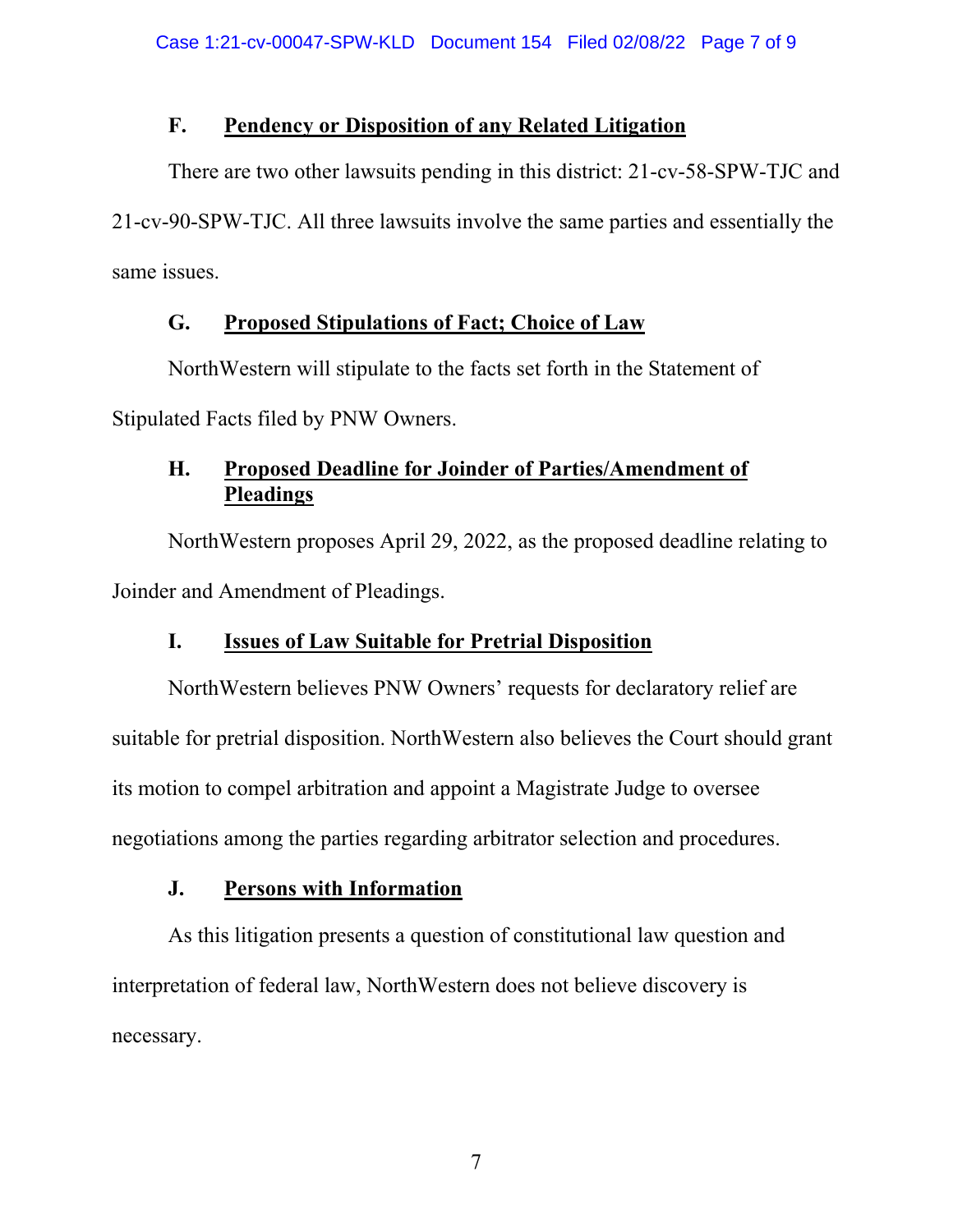### **K. Insurance**

Not applicable.

## **L. Status of any Settlement Discussions and Prospects for Compromise**

Time is of the essence. Any delay in resolving this litigation puts NorthWestern's ability to meet the electricity needs of its Montana customers at risk. Therefore, NorthWestern is amendable to settlement discussions. The parties, through their counsel, have been discussing procedures and protocols for proceeding promptly to arbitration, but little progress have been made to date. On December 3, 2021, NorthWestern moved to compel arbitration and to appoint a magistrate judge to oversee negotiations of the process and procedures by which the arbitration NorthWestern commenced on March 12, 2021, and amended on April 2, 2021, will proceed.

### **M. Suitability of Special Procedures**

NorthWestern does not believe special procedures are suitable for this case.

## **N. Issues Pertaining to the Preservation of Electronically Stored Information**

NorthWestern does not currently anticipate any issues regarding discovery of Electronically Stored Information and will confer in good faith on a protocol for producing such materials.